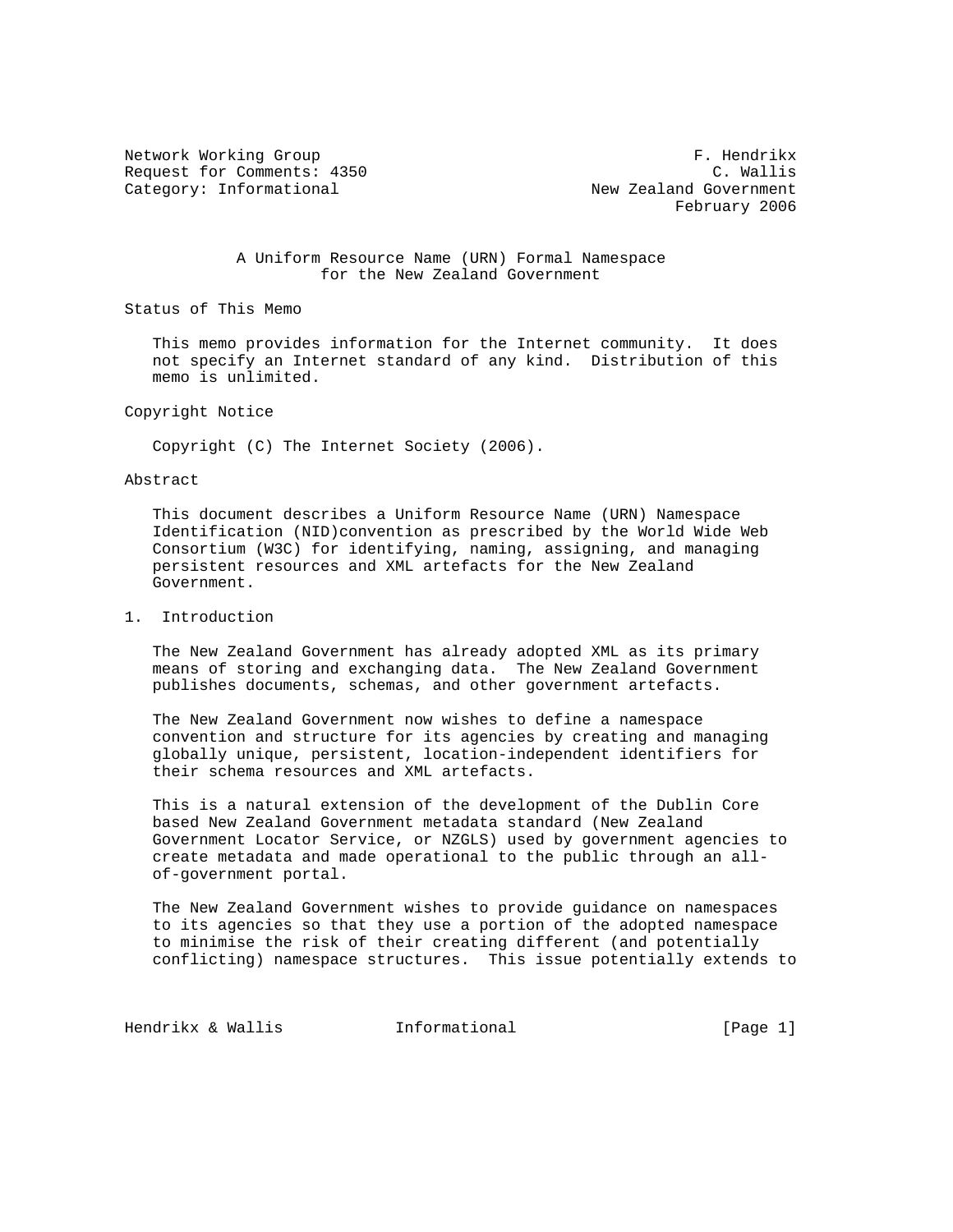data exchange beyond government into the private sector of New Zealand, thus placing the government under an obligation to provide guidance in the assignment and management of additional namespaces.

 The New Zealand Government wishes to register the country NID, NZL, with the Name Specific String (NSS) split into two parts; the first part being a specific sub-type <nz-specifier> and the second part as a <nz-specifier defined string>.

 As part of the URN structure, the New Zealand Government wishes to define and subsequently manage the "govt" specifier. It will also assign additional specifiers requested by other New Zealand organisations in accordance with the rules and processes proposed herein.

 The New Zealand Government hoped to make use of the two-letter Namespace Identifier (NID) combination for its ubiquitous country code, NZ. But since there is as yet no process to register these (see RFC 3406 [1]) the government has opted to request its well-known alternative three-letter country code (see ISO 3166 [3]).

 This namespace specification requests a formal namespace (see [6] for more information about formal namespaces).

 Please note that this paper includes a discussion on the use of diacritic marks, in particular, Maori macrons. Maori is an official language of New Zealand. In recognition of the established practice of publishing RFCs for a global audience in ASCII text where diacritic marks are unable to be recognised, the text has been presented without macrons.

Hendrikx & Wallis **Informational** [Page 2]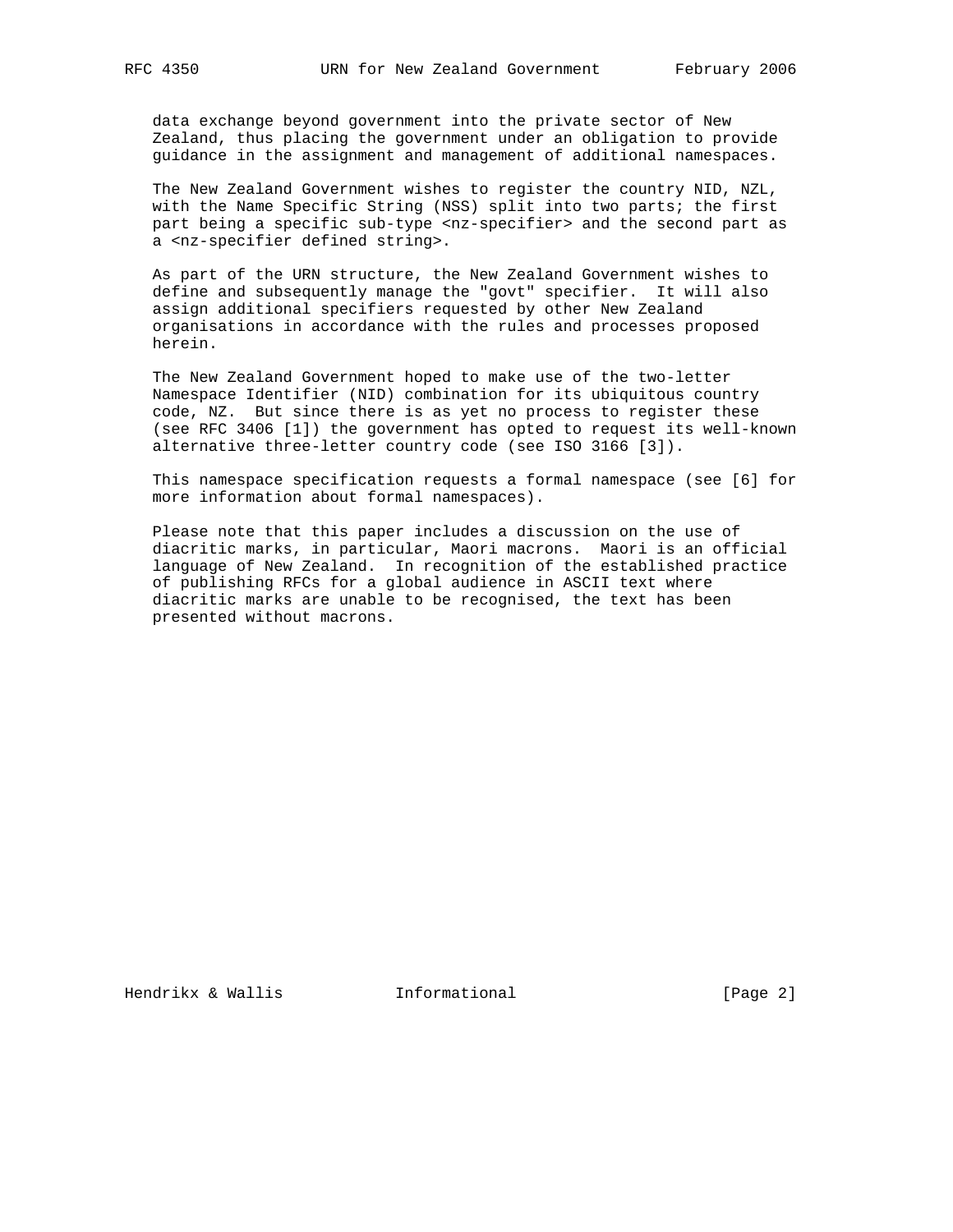2. Specification Template

Namespace ID:

"NZL".

Registration Information:

 Version Number: 1 Date: 2005-03-31

Declared registrant of the namespace:

 State Services Commission New Zealand Government 100 Molesworth Street Wellington, New Zealand

Email: e-GIF@ssc.govt.nz

Declaration of structure:

The identifier has a hierarchical structure as follows:

urn:nzl:<nz-specifier>[:<nz-specifier defined string>]+

 + denotes one or more occurrences of nz-specifier defined strings all delimited by a colon.

For example:

 urn:nzl:govt:registering:dogs:registration:1-0 urn:nzl:govt:registering:firearms:form:1-3 urn:nzl:govt:registering:recreational\_fishing:form:1-0

 The <nz-specifier> and <nz-specifier defined string> can comprise any UTF-8 characters compliant with URI syntax and must not contain the ":" character (see STD 66, RFC 3986 [2]). The exclusion of the colon from the list of other characters means that the colon can only occur as a delimiter between string values. The values come from the terms listed in the NZGLS.

 The State Services Commission (SSC) will take responsibility for the <nz-specifier> "govt" and its sub level <nz-specifier defined string> terms; e.g., "registering".

Hendrikx & Wallis **Informational** [Page 3]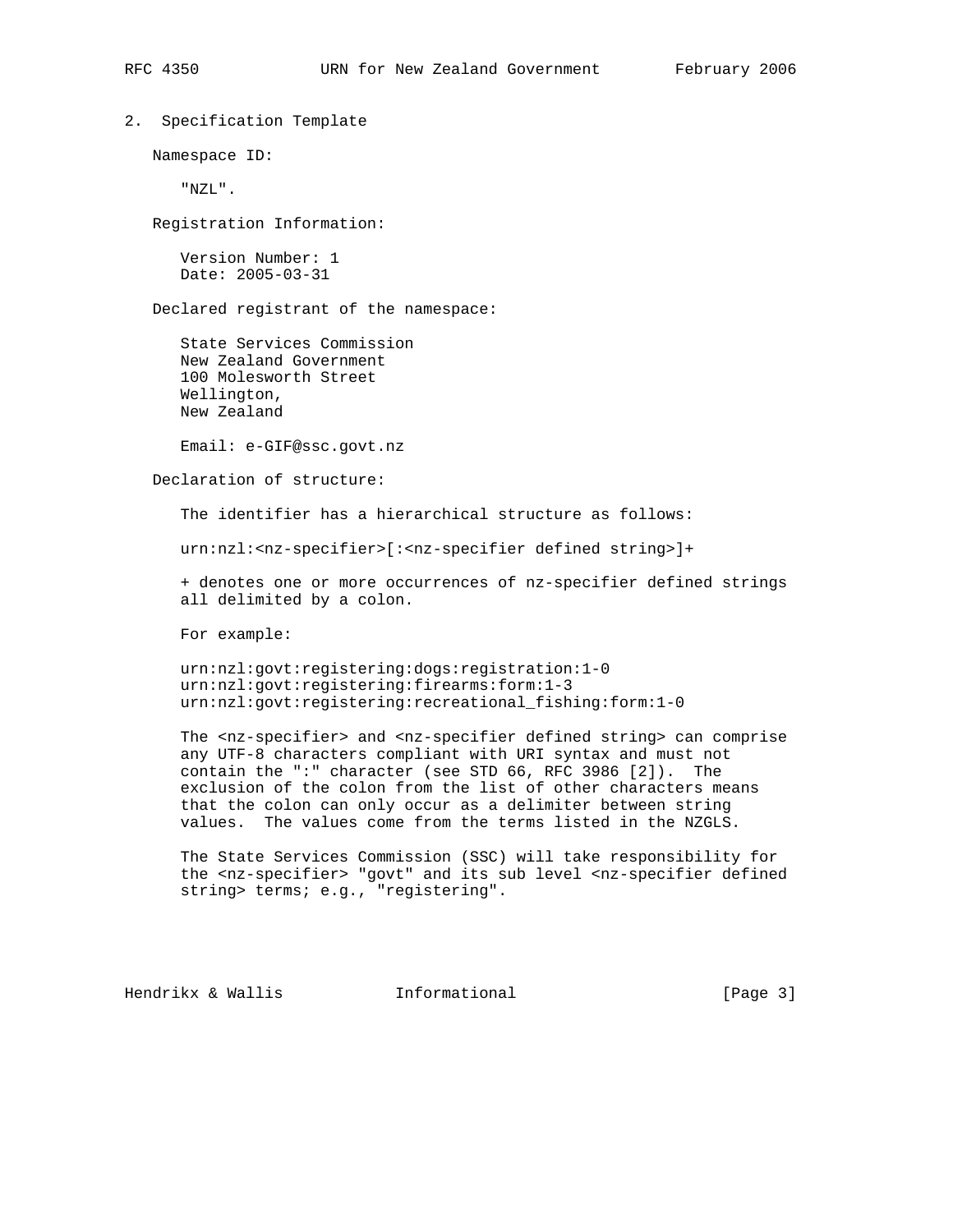The SSC will take responsibility to assign other <nz-specifiers> to organisations who apply and can satisfy the SSC that they have the capability to manage the sub level and its applicable <nz specifier defined string(s)>.

Relevant ancillary documentation:

The function and noun syntax used in the <nz-specifier defined string> is based on and taken from the NZGLS (http://www.e.govt.nz/standards/nzgls/thesauri/).

Identifier uniqueness considerations:

 Identifiers in the <nz-specifier> "govt" are defined and assigned in the requested namespace by the SSC after ensuring that the URNs to be assigned are unique. Uniqueness is achieved by checking against the registry of previously assigned names.

 The SSC will ensure that the URNs to be assigned to other organisations applying for other <nz-specifier(s)> (e.g., mil, co, org) are unique by checking against the registry of previously assigned names.

 The SSC will develop and publish the process for doing this, which, where applicable, is consistent with the process it uses for moderating the .govt.nz Top Level Domain (TLD).

Identifier persistence considerations:

 The New Zealand Government is committed to maintaining uniqueness and persistence of all resources identified by assigned URNs.

 Given that the URN sought is NZL (the long-held ISO 3166 Alpha-3 representation of the country) and that the country's independence from any other jurisdiction expected to continue indefinitely, the URN should also persist indefinitely.

Likewise, the <nz-specifier> "govt" has a very long life expectancy and can be expected to remain unique for the foreseeable future. The assignment process guarantees that names are not reassigned. The binding between the name and its resource is permanent.

 The SSC will ensure that other organisations applying to manage other <nz-specifier> Second Level Name (2LN) sub-levels of the NZL URN namespace (e.g., mil, co, org) uniquely assign the namespace at this level.

Hendrikx & Wallis **Informational** [Page 4]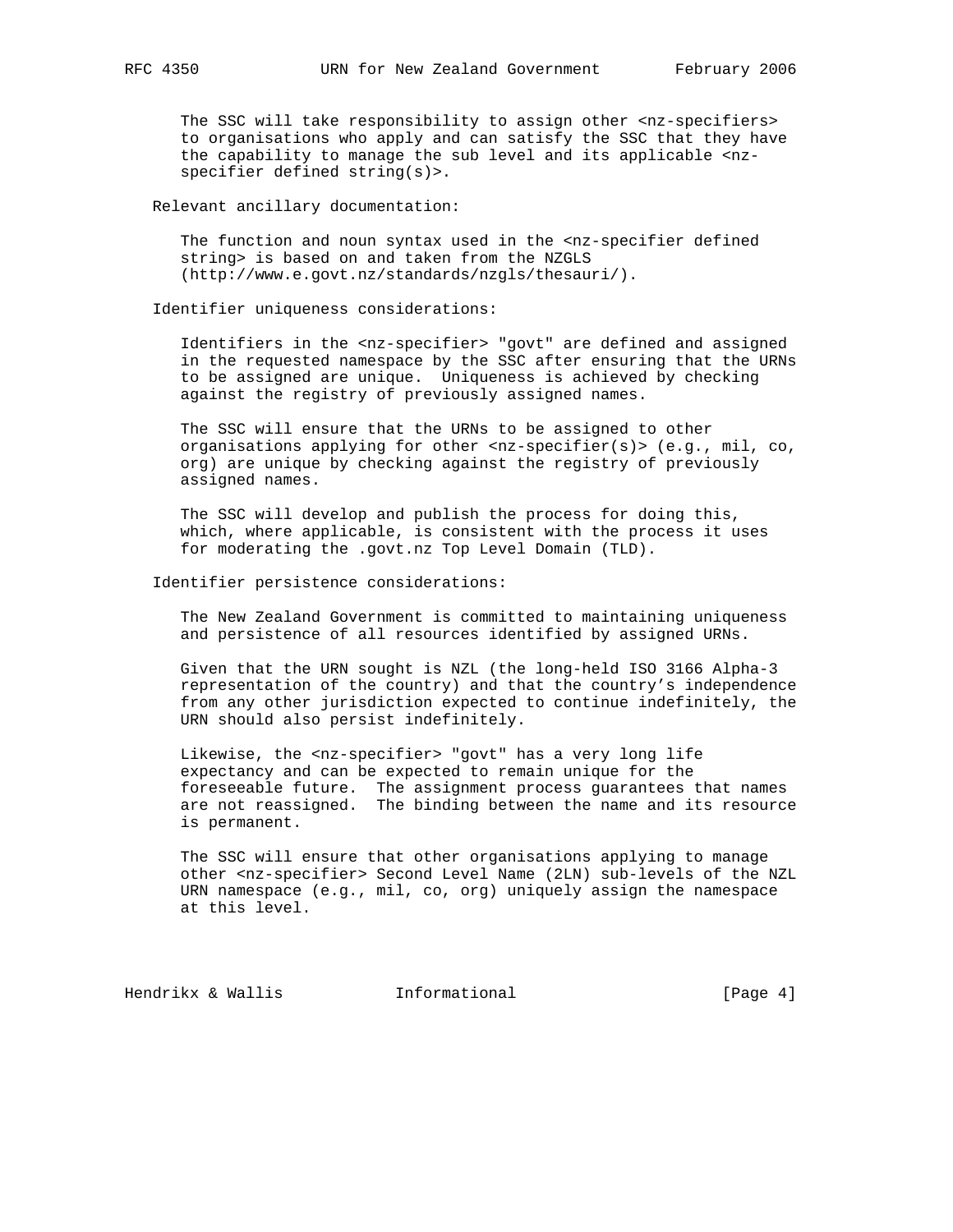Process of identifier assignment:

 Under the "NZL" NID, the New Zealand Government will manage the <nz-specifier> "govt" and leverage the existing NZGLS thesaurus for identifier resources to maintain uniqueness.

 The process of assigning URNs at the <nz-specifier> sub-level will be managed by the SSC of the New Zealand Government. (The SSC has managed and maintained the NZGLS thesauri since its inception in 2002 and has moderated the TLD .govt.nz).

 The SSC will develop and publish the process for doing this, which is consistent with the process it uses for moderating the .govt.nz TLD, where applicable. The process for marketing the ".govt.nz" TLD can be found at these links:

http://www.e.govt.nz/moderation/mod-policy/chapter1.html

and

http://www.e.govt.nz/moderation/mod-policy/chapter2.html

 The process is drawn from the 2LD policies and procedures of the New Zealand Office of the Domain Name Commissioner, http://dnc.org.nz (and specifically http://www.dnc.org.nz/story/30043-35-1.html).

 Other New Zealand organisations may apply to the SSC to delegate specifiers for resolution and management assigned by them. Delegation of this responsibility will not be unreasonably withheld provided that the processes for their resolution and management are robust and are followed.

 Organisations who apply to have a <nz-specifier> assigned to them must satisfy the SSC that they have the capability to manage the 2LN sub-level and its applicable <nz-specifier defined string(s)> responsibly. The policies and procedures in the links above will be provided to applicants as a guide and will be used by the SSC to determine the applicant's capability.

Process of identifier resolution:

 For the <nz-specifier> "govt", the SSC will maintain lists of assigned identifiers on its web pages at http://www.e.govt.nz/.

 The SSC will require other organisations that apply to manage other <nz-specifier> sub-levels to follow this practice unless there are specific reasons (e.g., security) not to do so.

Hendrikx & Wallis **Informational** [Page 5]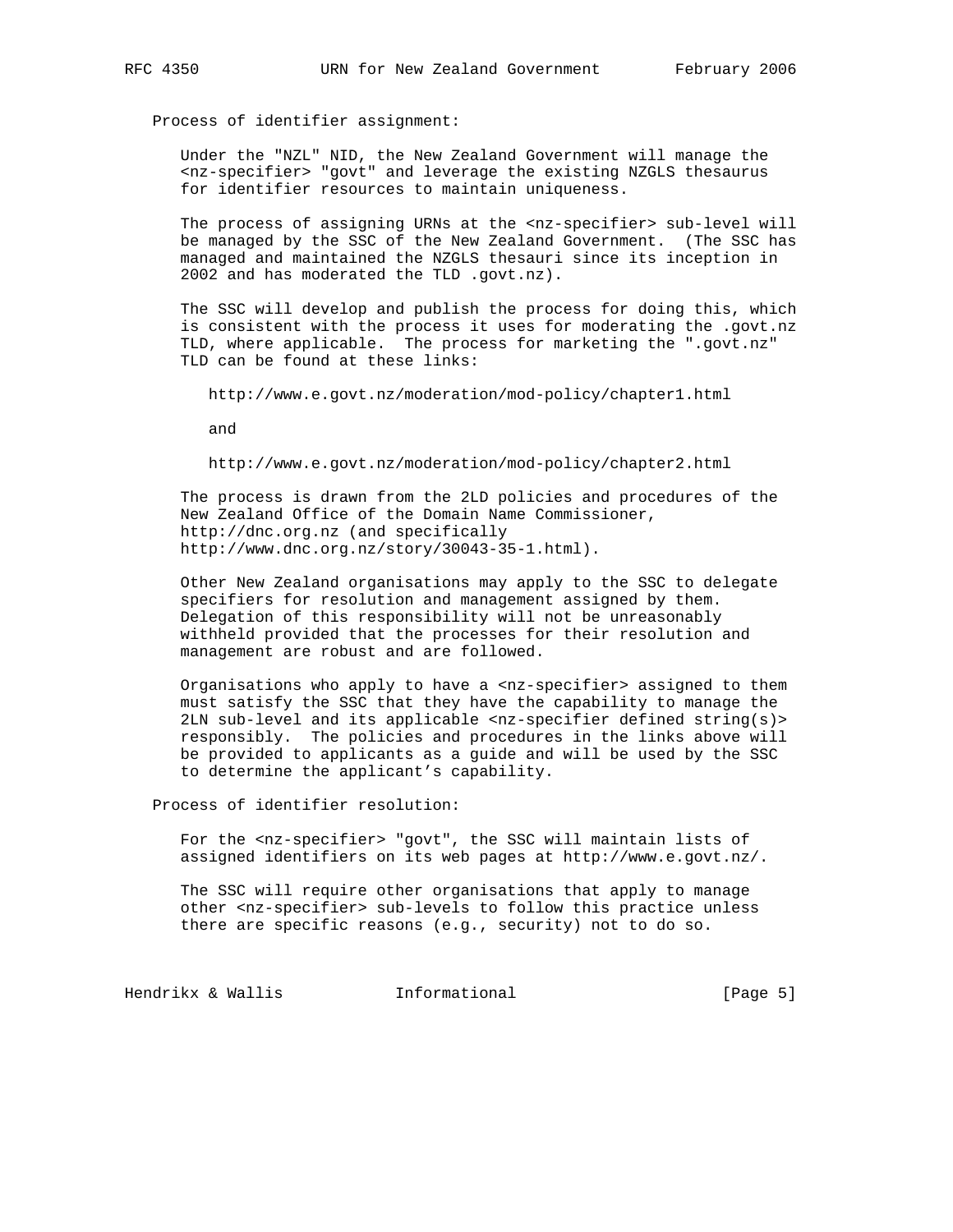Rules for Lexical Equivalence:

 The lexical equivalence of the NZL namespace-specific strings (NSSs) is defined as an exact, but not case-sensitive, string match. Best Practice guidelines will specify:

- a) NZL in either uppercase or lowercase (The New Zealand government will assign names as case-insensitive, to ensure that there will not be two NZL URNs differing only by case.)
- b) The first letter of each <nz-specifier> and <nz specifier defined string> in uppercase or the whole value in lowercase.
- c) Any identifier in NZL namespaces can be compared using the normal mechanisms for percent-encoded UTF-8 strings.

 Note that textual data containing diacritic marks (such as Maori macrons) will not be treated as lexically equivalent to textual data without diacritic marks; i.e., a distinction will be made. It is important to note that a macron can change the meaning of a word in the Maori language.

The following explanation provides guidance in this respect.

 NSS is any UTF-8-encoded string that is compliant with the URN syntax (i.e., following the encoding rules for 8-bit characters). Since Maori is an official language in New Zealand and its use of diacritic marks (in this case macrons) invokes the requirement to percent-encode reserved characters, the following extract from RFC 3986 [4] is applicable.

 When a new URI scheme defines a component that represents textual data consisting of characters from the Universal Character Set [UCS], the data should first be encoded as octets according to the UTF-8 character encoding [STD63]; then only those octets that do not correspond to characters in the unreserved set should be percent-encoded. For example, the character A would be represented as "A", the character LATIN CAPITAL LETTER A WITH GRAVE would be represented as "%C3%80", and the character KATAKANA LETTER A would be represented as "%E3%82%A2".

 As described above, UTF-8 allows the use of diacritic marks such as New Zealand Maori macrons.

 In the New Zealand context, the word "Maori" carries a diacritic mark over the "a". A URI including the macronised word "Maori" would be percent-encoded as M%C4%81ori.

Hendrikx & Wallis **Informational** [Page 6]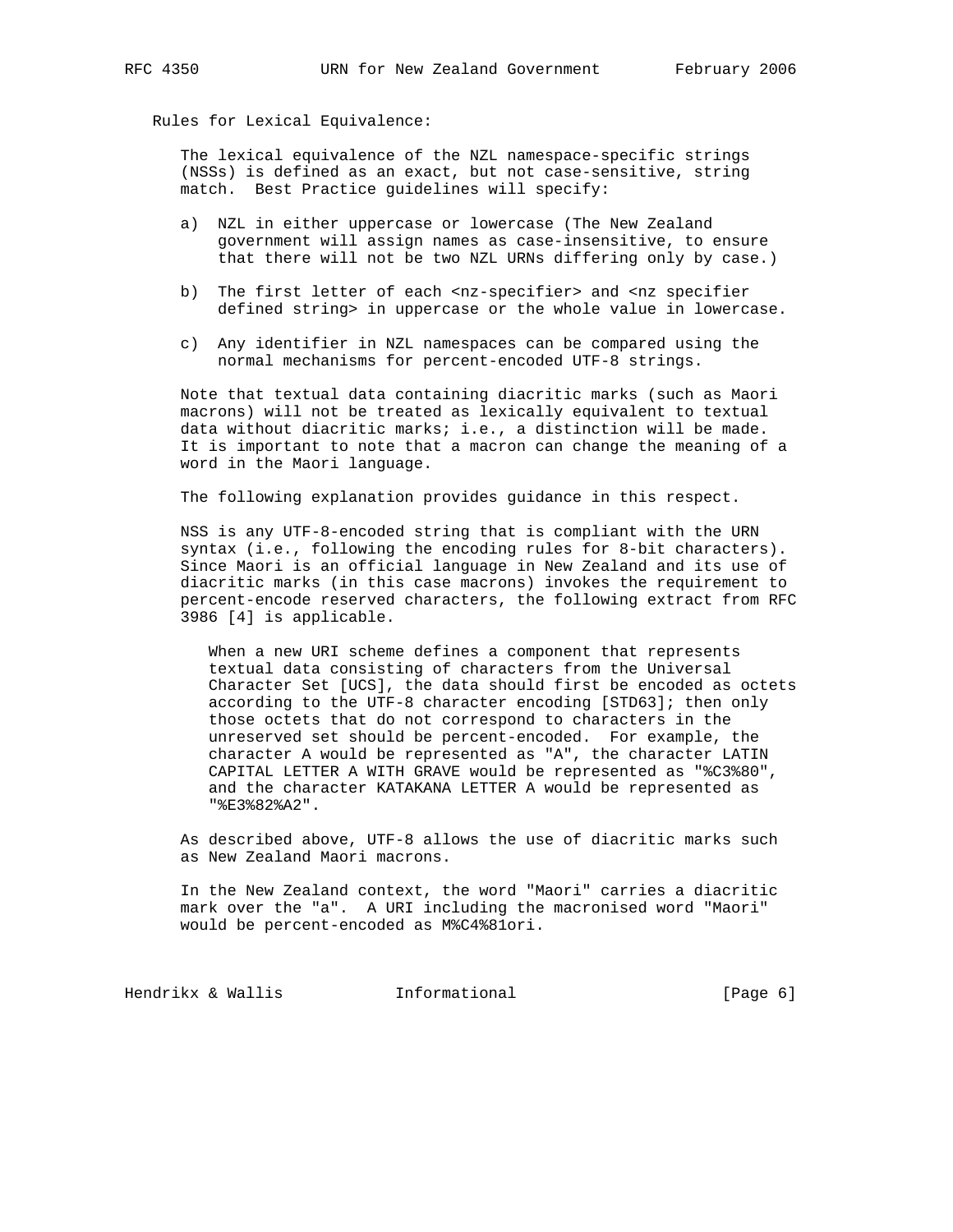Given that the "govt" namespaces will draw from the NZGLS thesaurus (which does not at present utilise diacritic marks), the "govt" <nz-specifier> will not utilise UTF-8's percent-encoding convention for diacritic marks. An "a" with a diacritic mark will be presented simply as an "a". There is no mapping or equivalence table. Therefore, the requirement to distinguish between terms that have diacritic marks and those that do not will not arise in the <nz-specifier> "govt".

 Other organisations may use diacritic marks with certain conditions. Organisations that apply to manage other <nz-specifier> sub-levels of the NZL URN namespace could utilise UTF-8's diacritic functionality provided that they have the applicable processes to separate Maori language terms using macrons from those that do not, in order to ensure uniqueness in accordance with rule c) above.

Conformance with URN Syntax:

No special considerations.

Validation mechanism:

 None other than names being derived from the NZGLS thesaurus "dictionary".

Scope:

Global, but primarily of national interest.

3. Namespace Considerations

 The SSC undertook a preliminary study of the URI alternatives against the key requirements. The options were narrowed down to five. These were a private URI scheme, URL, PURL, IRI, and URN. URN was considered the most appropriate URI against the criteria.

 Consultation on the preliminary study was actively sought from the Internet Society of NZ (InternetNZ), the NZ Computer Society, applicable vendors, and government agencies. Publication on the e-government web site allowed for public participation.

Points that should be noted are:

 a) With respect to the NID, the New Zealand Government is the first known jurisdiction to apply its globally known ISO 3166 Alpha-3 country code to become a URN. One objective of the ISO 3166 Alpha-2 and 3-letter country codes was to provide uniqueness.

Hendrikx & Wallis **Informational** [Page 7]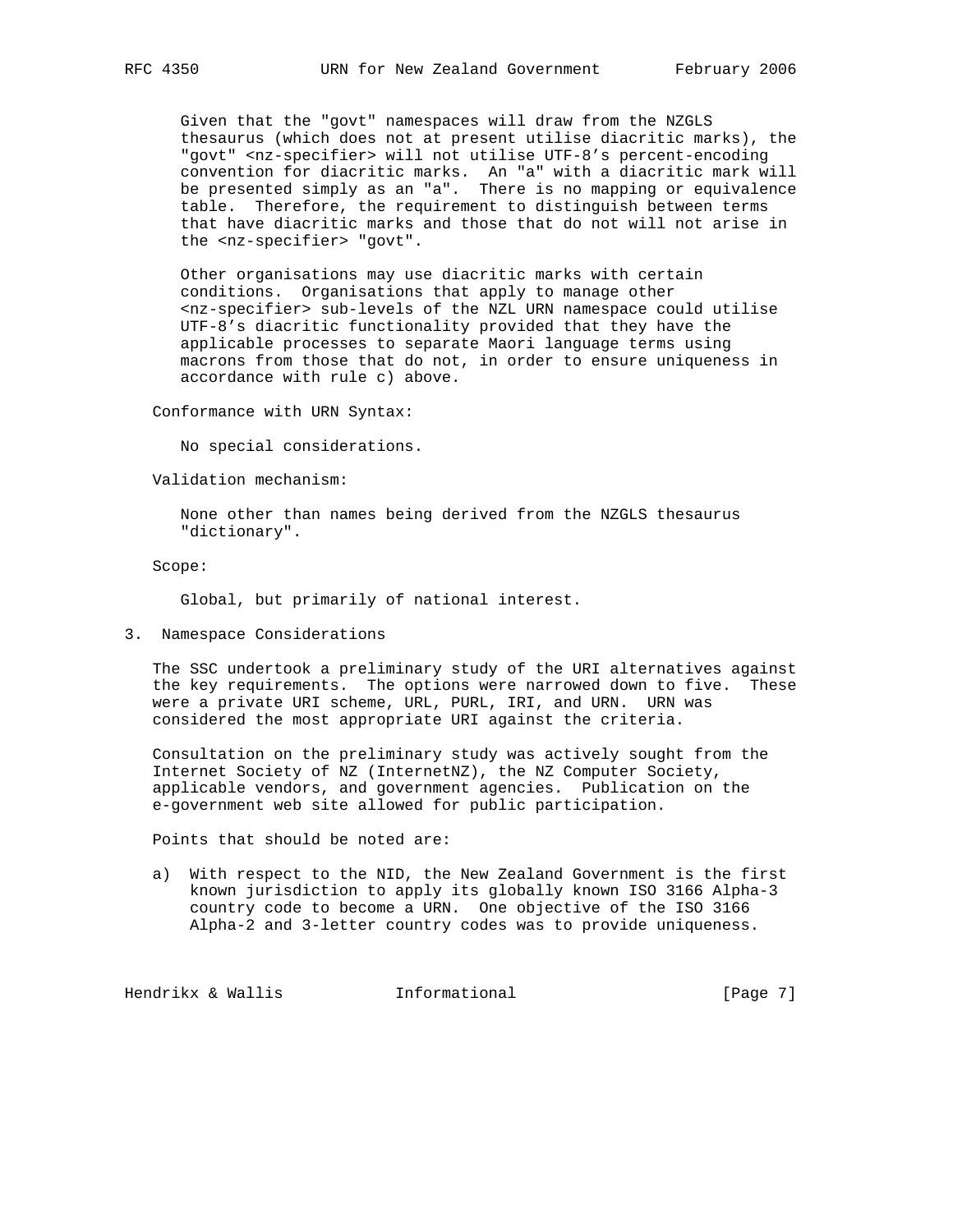- b) The namespace follows the logical structure of the NZGLS as shown in the examples above.
- 4. Community Considerations

 Providers of government information for data exchange benefit by the publication of the namespace because it provides much-needed guidance on generating target namespaces for schema development using a process that reflects what they already know; namely, metadata creation in NZGLS. The identifiers under the "govt" specifier will track the terms used in the New Zealand government thesaurus.

 Consequently, New Zealanders will ultimately benefit since the exchange of more structured information will potentially improve online experiences in areas such as forms design.

 Any citizen or organisation with Internet web browser capability will be entitled to access the namespace and its associated application, registration, and resolution services. While the assignment of identifiers will be managed by the SSC, additional specifiers (such as  $mil, co, org, and their <sub>1</sub>–specific reflection defined string(s)>) can be$  openly applied for and registered by anyone following an approved namespace governance process and proof of the applicant's bona fide association with the intended specifier (i.e., no squatting or hoarding).

5. IANA Considerations

 This document includes a URN NID registration for NZL for entry in the IANA registry of URN NIDs (see RFC 2434 [5] for more information).

6. Security Considerations

 No serious security implications are envisaged beyond the potential threat of spoofing. The application, registration and assignment of subsequent specifiers will leverage existing government processes to authenticate the applicants and their association with the proposed specifier application.

7. Acknowledgements

 Since the specification described in this document is derived from STD 66, RFC 3986 and RFC 3406, the acknowledgements in those documents still apply. In addition, the authors wish to acknowledge Leslie Daigle and Ted Hardie for their suggestions and review.

Hendrikx & Wallis **Informational** [Page 8]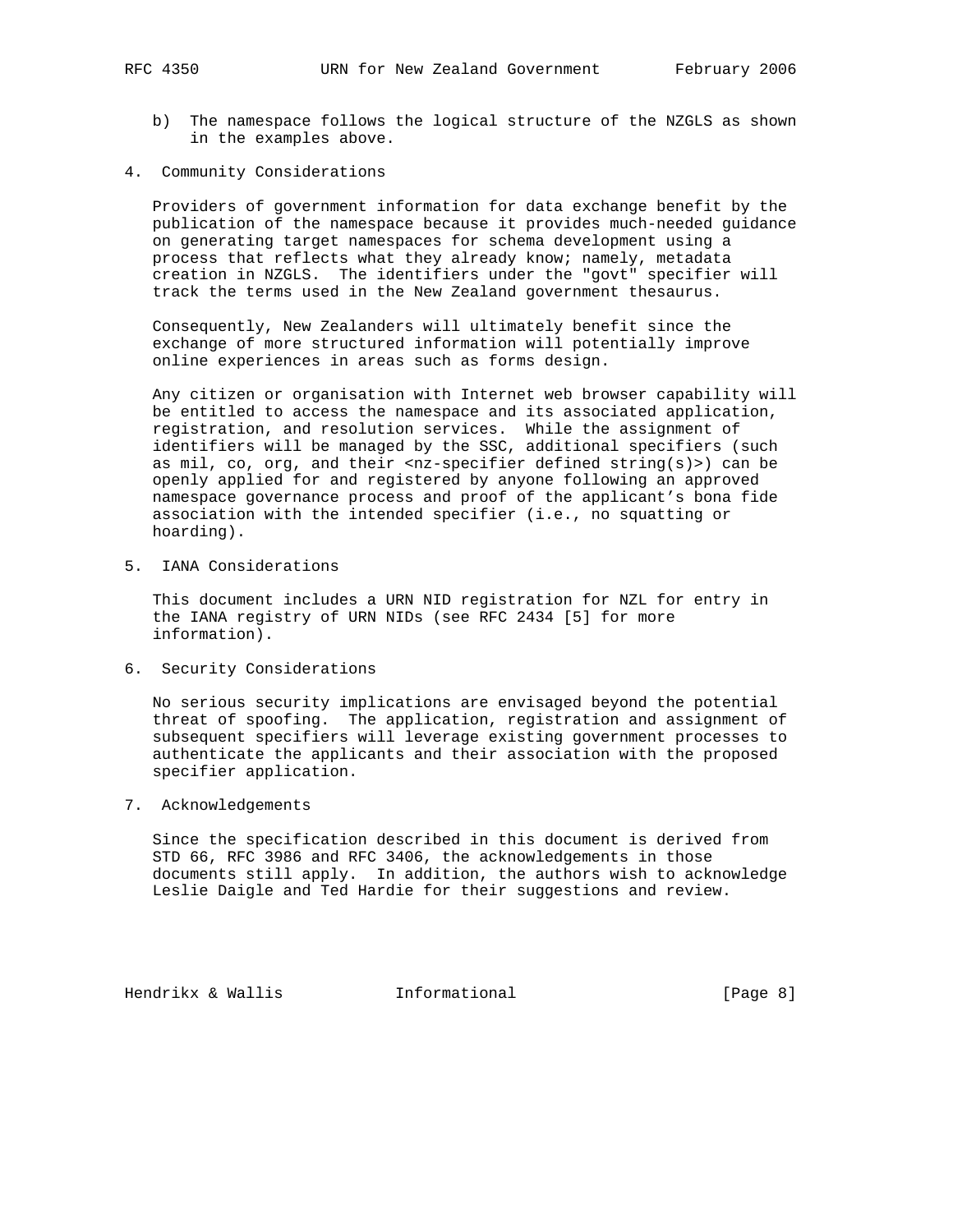## 8. References

- 8.1. Normative References
	- [1] Daigle, L., van Gulik, D., Iannella, R., and P. Faltstrom, "Uniform Resource Names (URN) Namespace Definition Mechanisms", BCP 66, RFC 3406, October 2002.
	- [2] Berners-Lee, T., Fielding, R., and L. Masinter, "Uniform Resource Identifiers (URI): Generic Syntax", STD 66, RFC 3986, January 2005.
	- [3] ISO 3166, "Country name codes", ISO 3166-1:1997.
- 8.2. Informative References
	- [4] Berners-Lee, T., Fielding, R., and L. Masinter, "Uniform Resource Identifier (URI): Generic Syntax", STD 66, RFC 3986, January 2005.
	- [5] Narten, T. and H. Alvestrand, "Guidelines for Writing an IANA Considerations Section in RFCs", BCP 26, RFC 2434, October 1998.
	- [6] URI Planning Interest Group, W3C/IETF (See acknowledgments) September 2001, <http://www.w3.org/TR/2001/NOTE-uri-clarification-20010921/>.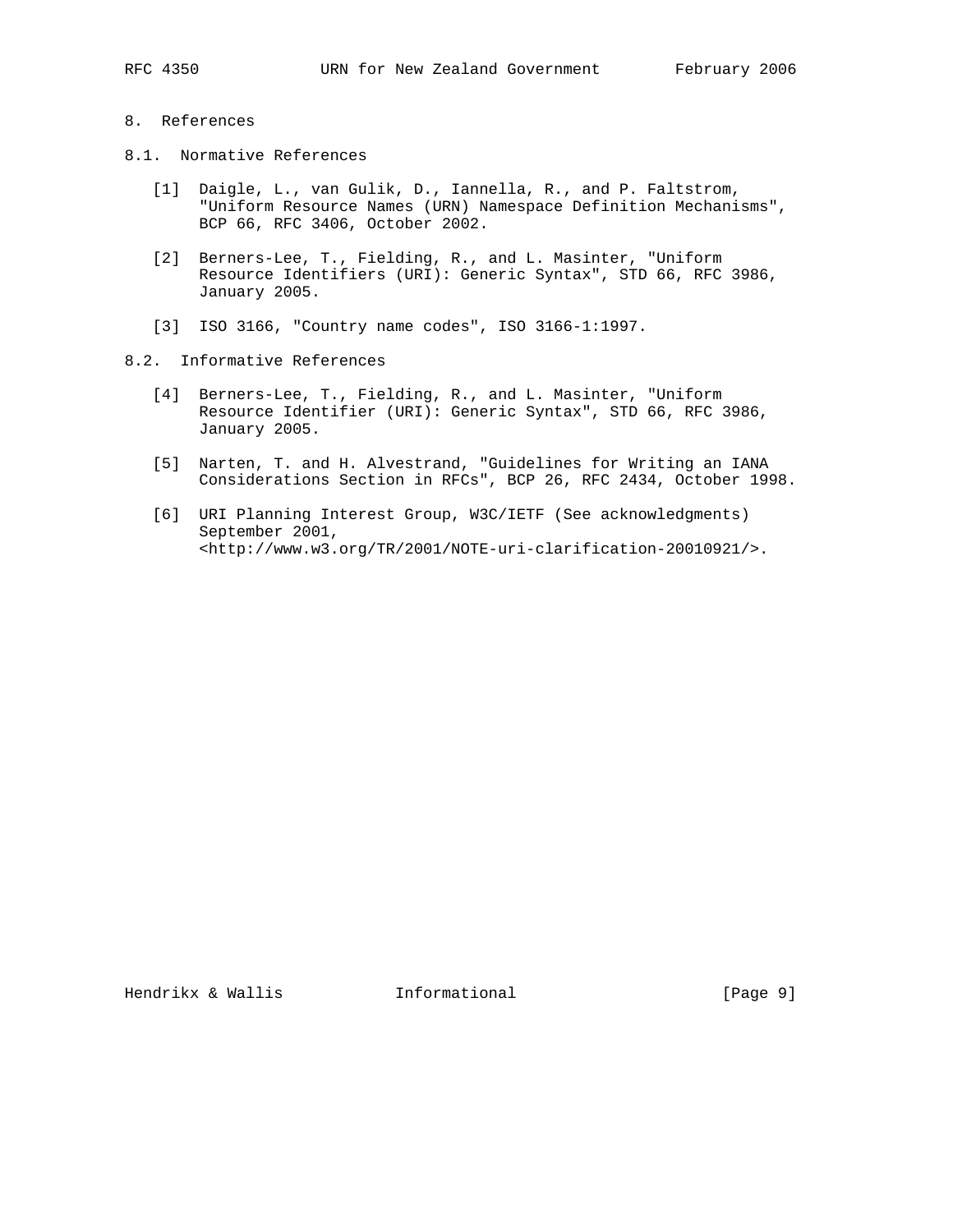Authors' Addresses

 Ferry Hendrikx Information & Communications Technology (ICT) Branch State Services Commission PO Box 329 Wellington New Zealand

 Phone: +64 4 495 6600 EMail: ferry.hendrikx@ssc.govt.nz

 Colin Wallis Information & Communications Technology (ICT) Branch State Services Commission PO Box 329 Wellington New Zealand

 Phone: +64 4 495 6600 EMail: colin.wallis@ssc.govt.nz